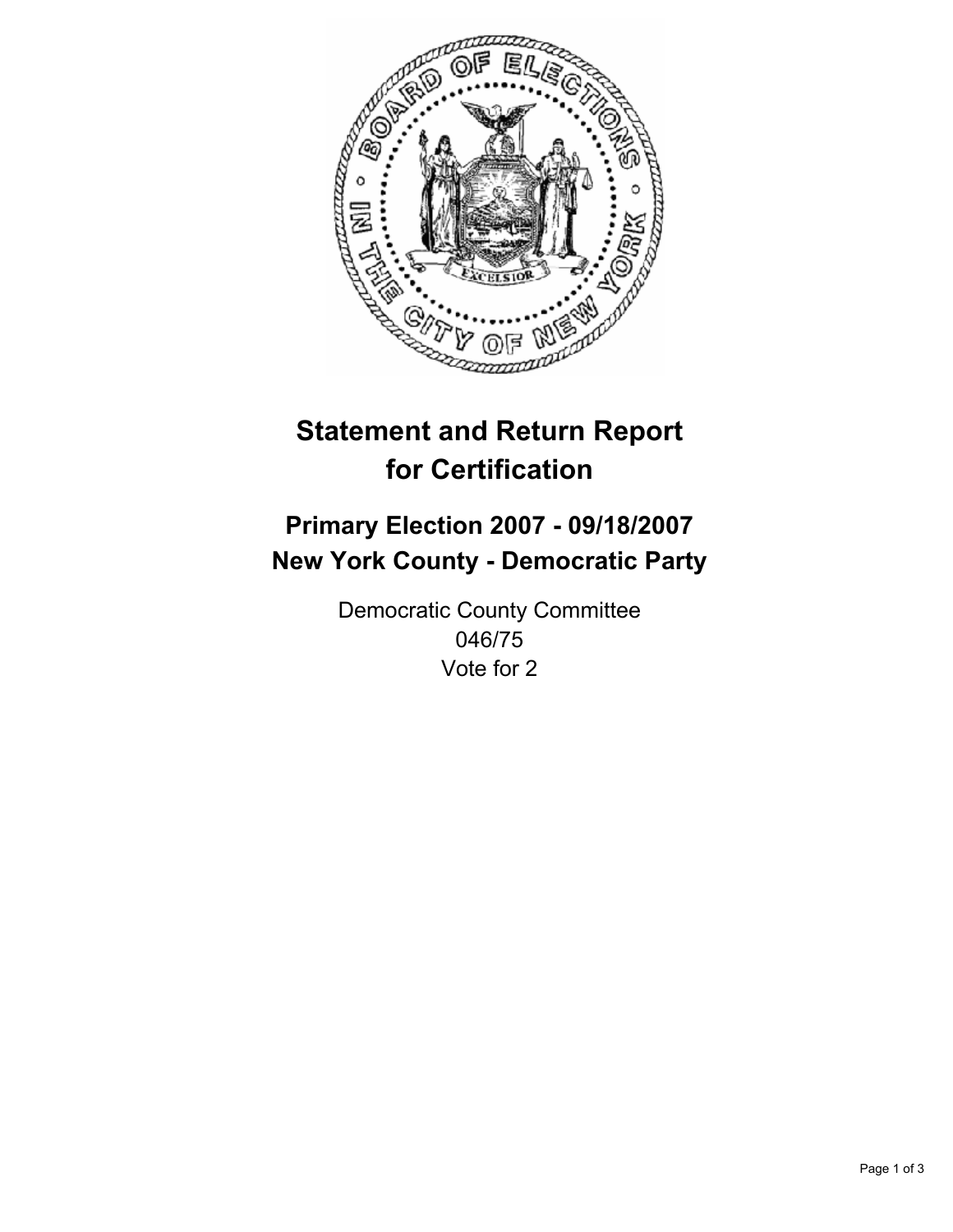

### **Assembly District 75**

| <b>EMERGENCY</b>         | C   |
|--------------------------|-----|
| ABSENTEE/MILITARY        |     |
| AFFIDAVIT                |     |
| <b>FRIEDA S KOWANSKY</b> | 27  |
| <b>MOLLY KATZ</b>        | 25  |
| <b>CAROLE SCLAR</b>      | 45  |
| <b>ESTELLE D KATZ</b>    | 54  |
| <b>Total Votes</b>       | 151 |